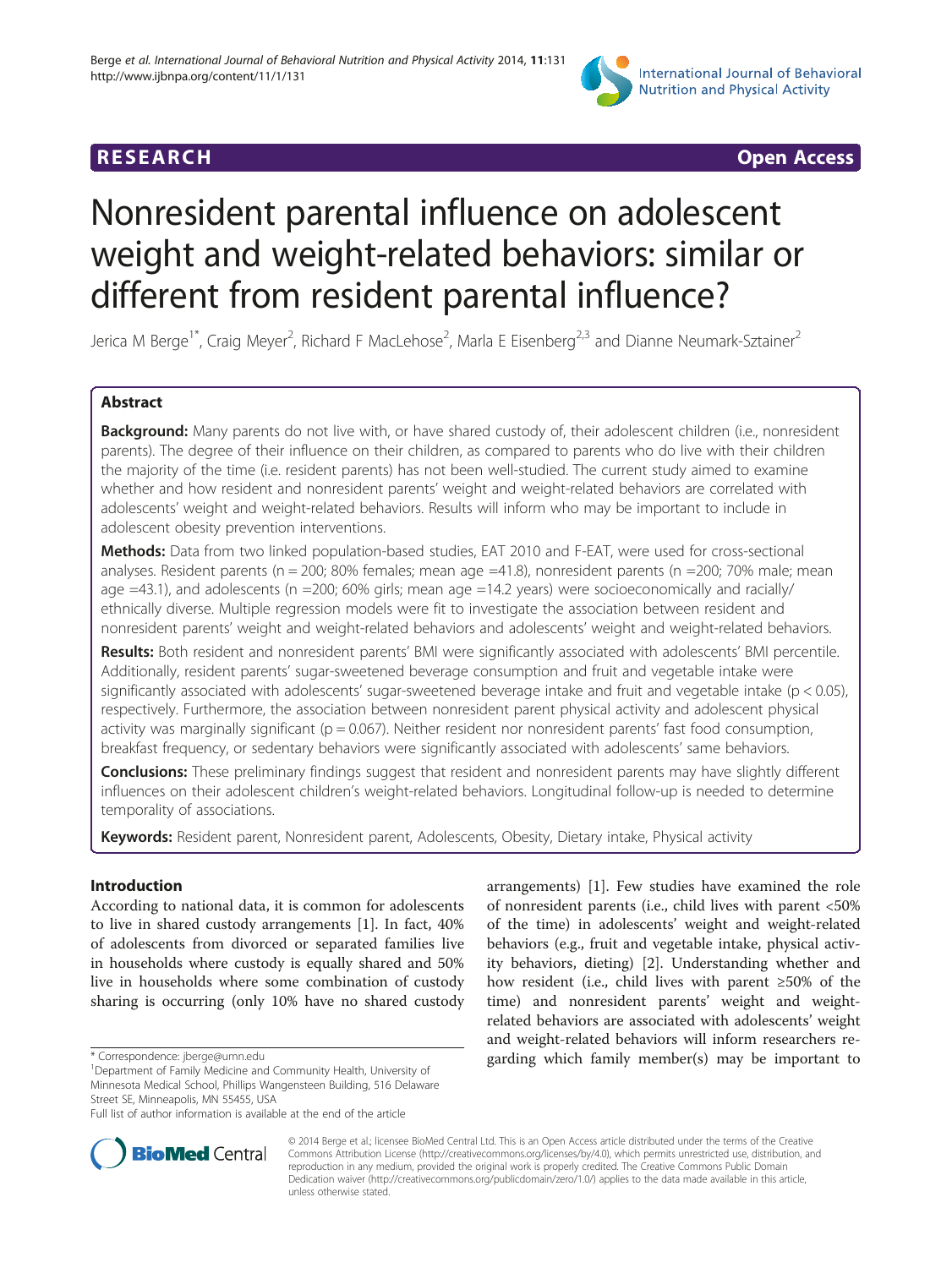include, or focus on, in family-based obesity prevention interventions.

The one study that has examined nonresident parental influence on adolescent eating patterns showed that adolescents in nontraditional households (i.e., single parent homes) ate significantly less healthfully than their counterparts living in dual-headed households [\[2](#page-6-0)]. However, adolescents in single-headed households who had nonresident father involvement had more healthful eating patterns than adolescents in single-headed households without nonresident father involvement. Thus, nonresident parents may potentially have a positive influence on adolescent weight-related behaviors.

We are aware of only one study that has examined the differential influence of resident and nonresident parents' influence on adolescent weight and weight-related behaviors (described above) [[2\]](#page-6-0). However, several studies have investigated primary and secondary parent influences within the same home environment in relation to adolescent weight and health behaviors [\[3](#page-6-0)-[5\]](#page-6-0). Specifically, parenting style [[4](#page-6-0),[6,7\]](#page-6-0), parent modeling and encouraging of health behaviors [[8](#page-6-0)], conversations about weight and weight-related behaviors [[9](#page-6-0)], parent feeding practices [\[10](#page-6-0)-[12\]](#page-6-0), and frequency of family meals [[13,14\]](#page-6-0) have all been examined to identify risk and protective factors for adolescent obesity risk in the home environment [[3,14\]](#page-6-0). Numerous studies have indicated that primary caregivers' (primarily mothers) parenting style [\[3,7](#page-6-0)[,15](#page-7-0)], feeding practices [[10,11,13\]](#page-6-0) and modeling and encouraging of healthful behaviors [\[8](#page-6-0)[,16,17](#page-7-0)] were more strongly associated with adolescents' BMI z-score, dietary patterns, physical activity habits and unhealthy weight control behaviors as compared to secondary parents (primarily fathers), although not all associations have been consistent across studies. A few studies have shown that secondary caregivers' parenting style, feeding practices, modeling and encouraging of healthful behaviors were equally or more strongly associated with adolescents' BMI z-score, dietary patterns, or physical activity habits as compared to the primary caregiver (e.g., father parenting style was significantly associated with more fruit and vegetable intake and lower BMI in daughters) [\[4,6\]](#page-6-0). Thus, it is important to continue to examine differential parental influences on adolescents' weight and weight-related behaviors and specifically nonresident parental influences since there has been little research conducted with nonresident parents. Additionally, it is important to know for adolescent obesity intervention research whether resident and nonresident parental influence on adolescent weight and weight-related behaviors is similar or different in order to target key people in adolescents' lives that may have the highest likelihood of impacting adolescents' weight-related behaviors.

Thus, given the increased prevalence of adolescent obesity in the last three decades [[18](#page-7-0)], the negative health

consequences associated with youth obesity [[19\]](#page-7-0), and the frequency of shared custody arrangements of adolescents [\[1](#page-6-0)], it is important to know whether and how resident and nonresident parents' weight and weight-related behaviors (i.e., BMI, fruit and vegetable intake, sugarsweetened beverage consumption, breakfast frequency, fast food intake, dieting behavior, physical activity, sedentary behaviors) are associated with their adolescents' weight and weight-related behaviors. The main guiding hypothesis of the study is that resident parents' weight and weight-related behaviors will be more strongly associated with adolescents' weight and weight-related behaviors as compared to nonresident parents' weight and weight-related behaviors.

# Methods

# Study design and population

Data for this analysis were drawn from two coordinated, population-based studies [[9\]](#page-6-0). EAT 2010 (Eating and Activity in Teens) was designed to examine dietary intake, physical activity, weight control behaviors, weight status and factors associated with these outcomes in adolescents. Project F-EAT (Families and Eating and Activity Among Teens) was designed to examine factors within the family and home environment (e.g., parent behaviors, family functioning, home food and physical activity resources) of potential relevance to adolescents' weight and weight-related behaviors [[20\]](#page-7-0). Survey development for both EAT 2010 and F-EAT are described elsewhere. Drafts of the surveys were pre-tested by 56 adolescents and 35 parents from diverse backgrounds for clarity, readability and relevance; and reviewed by an interdisciplinary team of experts. After revisions, the survey was additionally pilot tested with a different sample of 129 middle school and high school students and 102 parents to examine the test-retest reliability of measures over a one-week period. All study procedures were approved by the University of Minnesota's Institutional Review Board Human Subjects Committee and the participating school districts.

For EAT 2010, surveys and anthropometric measures were completed by 2,793 adolescents from 20 public middle schools and high schools in the Minneapolis/St. Paul metropolitan area of Minnesota during the 2009– 2010 academic year. The mean age of the study population was 14.4 years  $(SD = 2.0)$  and adolescents were equally divided by gender (47% boys, 53% girls). The racial/ethnic backgrounds of the participants were as follows: 19% white, 29% African American or Black, 20% Asian American, 17% Hispanic, 4% Native American, and 11% mixed or other. The socioeconomic status (SES) of participants included: 29% low SES, 24% lowmiddle SES, 33% Middle SES, 6% Upper-Middle SES, and 3% High SES.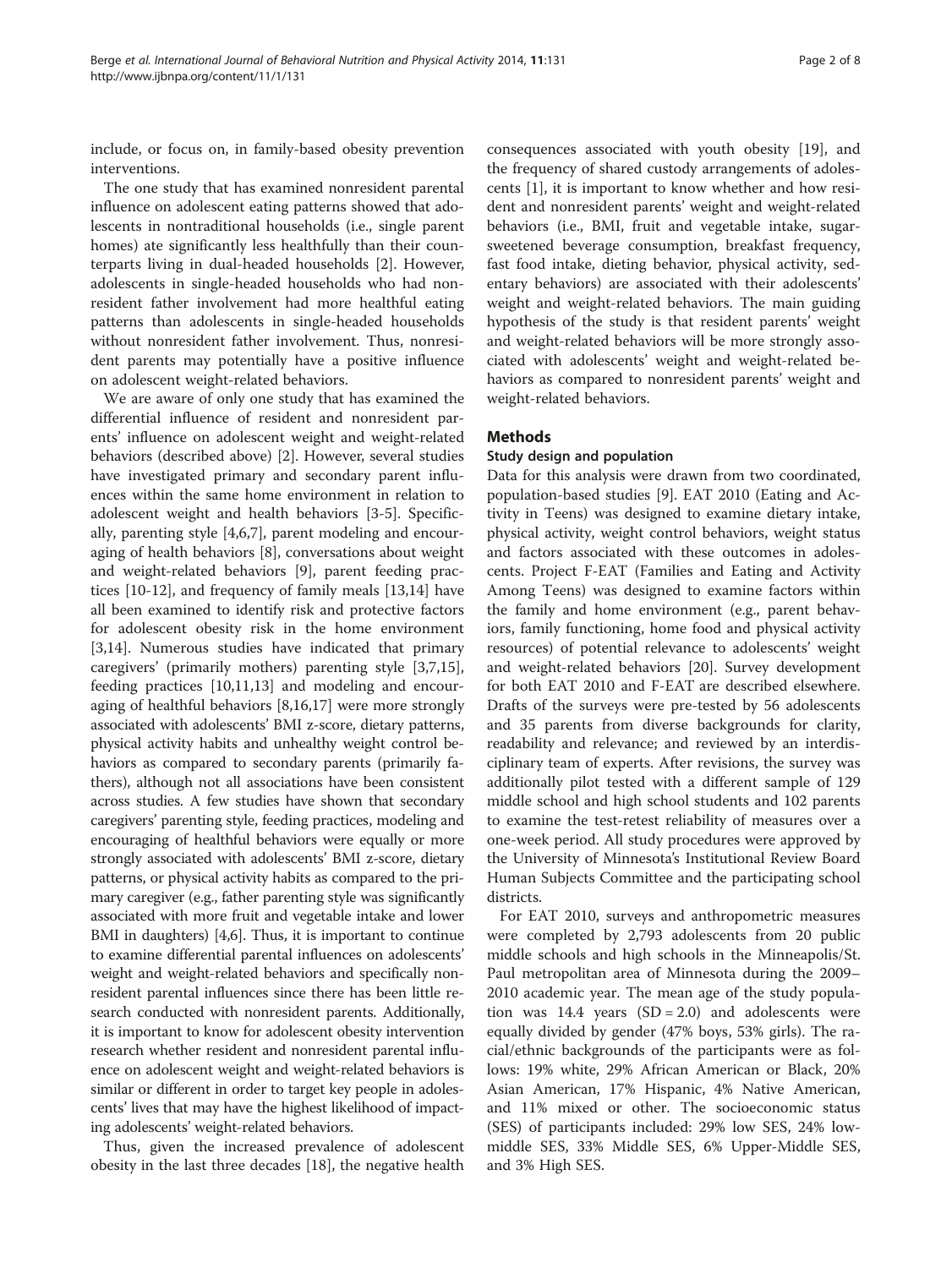For Project F-EAT, data were collected by surveying up to two parents/caregivers  $(n = 3,709)$  of the adolescents in EAT 2010 by mail or phone interviews. In total, 2,382 EAT 2010 (85%) adolescent participants had at least one parent respond and there were two parent respondents for 1,327 adolescents. Parent participants had a mean age of  $42.3$  years (SD = 8.6). The majority of parent respondents were mothers or other female parents (62%). Participating parents of adolescents were ethnically and socioeconomically diverse, similar to the adolescent sample.

The study population for the current analysis was restricted to those adolescents ( $n = 200$ ) with two parent respondents, with one parent reporting that their child spent more time living with them (i.e., resident parent; lives with child ≥50% of the time) compared to the other parent (i.e., nonresident parent; lives with child <50% of the time). As no gold standard exists in the literature to determine resident vs. nonresident parent status, these cutpoints were established under the premise that a child living with one parent more than the other, at least half of the time, represented resident status. Adolescent participants in this study were predominantly female (60%), African-American (31%), with a mean age of 14.2 years. Resident parents were 80% female, had a mean age of 41.8 years, were 34% white, and 24% finished college or more. Nonresident parents were 70% male, had a mean age of 43.1 years, were 37% African American, and 19% finished college or more (See Table 1).

# Measures

# **BMI**

Parent Body Mass Index (BMI) was assessed using parent self-report of height and weight (Test-retest  $r = .97$ ). Selfreported height and weight has been shown to be highly correlated with objectively measured values in adults [[21](#page-7-0)]. BMI was calculated using the standard formula, weight (kg)/height (meters)<sup>2</sup>. Adolescent BMI was measured by taking students' heights and weights at school by trained research staff in a private area with standardized equipment and procedures. Adolescents were asked to remove shoes and outerwear (e.g., heavy sweaters). BMI z-scores were calculated according to the following formula: weight  $(kg)/height$  (meters)<sup>2</sup> and converted to z-scores, standardized for gender and age [[22,23\]](#page-7-0).

# Dietary intake

Parent fruit and vegetable intake was assessed by asking parents the following two questions, based on a reliable/ valid measure used in a previous study [[24,25](#page-7-0)], "Thinking back over the past week, how many servings of fruit did you usually eat on a typical day? (A serving is a half cup of fruit or 100% fruit juice, or a medium piece of fruit)" and "Thinking back over the past week, how many servings of

| Table 1 Demographics for adolescents, resident parents |
|--------------------------------------------------------|
| (lives with child $>50\%$ of the time) and nonresident |
| parents (lives with child <50% of the time)            |

| Adolescent                              | $2010(n = 200)$ |
|-----------------------------------------|-----------------|
| Female                                  | 60% (120)*      |
| Age                                     | 14.2 (1.86)     |
| White                                   | 23% (45)        |
| African American                        | 31% (61)        |
| Hispanic                                | 9% (19)         |
| Asian American                          | 18% (36)        |
| Hawaiian/Pacific Islander/Other         | 19% (39)        |
| <b>Resident parent</b>                  |                 |
| Female                                  | 80% (160)       |
| Age                                     | 41.8 (8.0)      |
| Finished college or More (e.g. MD, PhD) | 24% (48)        |
| White                                   | 34% (67)        |
| African American                        | 31% (61)        |
| Hispanic                                | 10% (19)        |
| Asian American                          | 18% (35)        |
| Hawaiian/Pacific Islander/Other         | 7% (14)         |
| Non-resident parent                     |                 |
| Male                                    | 70% (140)       |
| Age (years)                             | 43.1 (9.5)      |
| Finished college or More (e.g. MD, PhD) | 19% (38)        |
| White                                   | 28% (55)        |
| African American                        | 37% (74)        |
| Hispanic                                | 6% (13)         |
| Asian American                          | 18% (35)        |
| Hawaiian/Pacific Islander/Other         | 9% (18)         |

\*Values presented as mean (standard deviation) or % (n).

vegetables did you usually eat on a typical day? (A serving is half a cup of cooked vegetables or one cup of raw vegetables)". For both items there were seven response options (0,  $\langle 1, 1, 2, 3, 4, 5 \text{ or more servings/day} \rangle$  (Test-retest r = 0.69 [fruit];  $r = 0.57$  [vegetables]). Responses for fruit and vegetable intake were coded numerically as 0, 0.5, 1, 2, 3, 4, and 5.5, then summed together to create one variable. Parent sugar-sweetened beverage consumption was assessed by asking parents, "Thinking back over the past week, how often did you drink sugar-sweetened beverages (regular soda, pop, Kool-Aid)?" Response options included: less than once per week, 1 drink per week, 2–4 drinks per week, 5–6 drinks per week, 1 per day, or 2 or more per day (Test-retest =0.66). Responses were coded numerically as 0, 1.5, 3, 5.5, 7 and 14, then divided by 7 for daily sugary beverage intake.

Adolescent dietary intake was assessed with the 149 item Youth and Adolescent Food Frequency Questionnaire (YAQ) [[26\]](#page-7-0). For fruit and vegetable intake, daily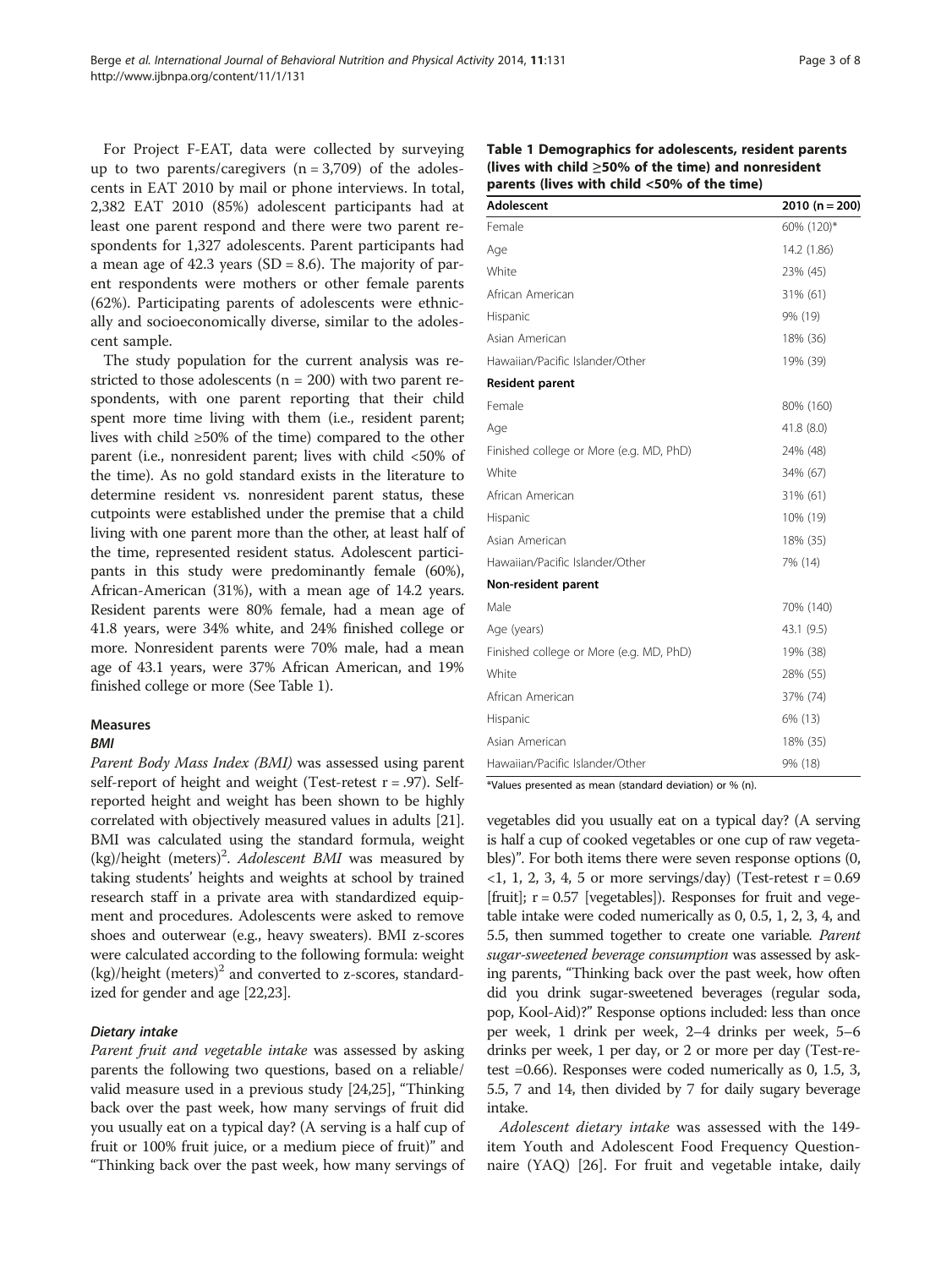servings were defined as the equivalent of one-half cup. A serving of sugar-sweetened beverages (e.g. soda pop, sports drinks) was defined as the equivalent of one glass, bottle, or can. Validity and reliability of the YAQ have been previously tested with youth and found to be within acceptable ranges for dietary assessment tools [[26,27\]](#page-7-0). Responses to questions on the frequency of intake of fruits  $(n = 14;$  excluding fruit juice) and vegetables  $(n = 20;$  excluding french fries), were summed to assess average total daily intake.

# Fast food intake

Parent and adolescent fast food intake was assessed by asking: "In the past week, how often did you eat something from a fast food restaurant, such as McDonald's, Burger King, Domino's or similar places (pizza counts)?" There were six response options:  $0, 1-2, 3-4, 5-6, 7$  or more than 7 times/week (Test-retest  $r = 0.55$  [parent];  $r = 0.38$  [adolescent]). Responses were coded numerically as 0, 1.5, 3.5, 5.5, 7 and 9.

#### **Dieting**

Parent and adolescent dieting was assessed by selfreport using the following question, "How often have you gone on a diet during the last year? By 'diet' we mean changing the way you eat so you can lose weight." [[28\]](#page-7-0) Responses included: never, one to four times, five to 10 times, more than 10 times, and I am always dieting (Test-retest =  $0.60$  [parent]; r =  $0.65$  [adolescent]). To distinguish dieters from non-dieters, responses were dichotomized into no (never) and yes (other responses). Sensitivity analyses indicated that collapsing the dieting variable produced similar results as the original 5-item scale.

# Physical activity

Parent and adolescent physical activity questions were adapted from the Godin Leisure-Time Exercise Questionnaire [[29](#page-7-0)]. parents and adolescents were asked: "In a usual week, how many hours do you spend doing the following activities: (1) strenuous exercise (e.g. biking fast, aerobics, jogging, basketball, swimming laps, soccer, rollerblading) (2) moderate exercise (e.g. walking quickly, easy bicycling, volleyball, skiing, dancing, skateboarding, snowboarding)." Response options ranged from "none" to "6+ hours a week". (Test-retest  $r = 0.75$  [parent];  $r = 0.72$  [adolescent]). Items were summed together to assess average hours of moderate and vigorous physical activity per week.

### Sedentary behavior

Parent and adolescent sedentary behavior was assessed by asking parents, "In your free time on an average weekday (Monday-Friday), how many hours do you spend doing the following activities?...[0 hr,  $\frac{1}{2}$  hr, 1 hr, 2 hr, 3 hr, 4 hr, 5+ hr]." [\[30](#page-7-0)] The activities assessed included: Watching TV/DVDs/videos, Using a computer (not for homework), and Xbox/Play-Station/other electronic games that you play when sitting. This same question was asked for weekends. For each sedentary behavior an "hours per week" variable was created by multiplying the weekday hours per day by 5 and adding it to the weekend hours per day multiplied by 2. Students who reported 5+ hours of use were coded as having 6 hours. Total sedentary behavior per week was calculated as the sum of the three individual behaviors per week (Test-retest  $r = 0.78$ [parent];  $r = 0.86$  [adolescent]).

# Control variables

Race/ethnicity, educational attainment, and age were assessed by self-report. Parent and adolescent race/ethnicity was assessed with one survey item: 'Do you think of yourself as 1) white, 2) black or African-American, 3) Hispanic or Latino, 4) Asian-American, 5) Hawaiian or Pacific Islander, or 6) American Indian or Native American' and respondents were asked to check all that apply. Participants who checked 'white' and another option were included in the other category. Those who checked two non-white options were categorized as 'mixed/other race'. Additionally, those checking Hawaiian/Pacific Islander or Native American were also categorized as 'mixed/other race' due to their small numbers in this dataset. Parent educational attainment was assessed using the following question, "What is the highest level of education that you have completed?" Response options included: less than high school, high school/GED, vocational/technical/trade school, associate degree, bachelor degree, graduate or professional degree. Parent and adolescent age was calculated using self-reported birth date and survey completion date.

#### Statistical analysis

Descriptive statistics for study variables included means and standard deviations for continuous variables and frequencies and percentages for categorical variables. To compare differences between resident parent and nonresident parent variables, t-tests were conducted for continuous variables including BMI, hours of weekly physical and sedentary activity, daily servings of fruits and vegetables, weekly frequency of fast food consumption, daily consumption of sugary beverages, weekly frequency of eating breakfast, and a Chi-square test for the binary variable dieting.

Continuous dependent variables (adolescent BMI zscores, weekly hours of physical activity, weekly hours of sedentary activity, daily servings of fruits and vegetables, weekly frequency of fast food consumption, daily consumption of sugary beverages, and weekly frequency of eating breakfast) were modelled using separate linear regressions. The corresponding independent variables for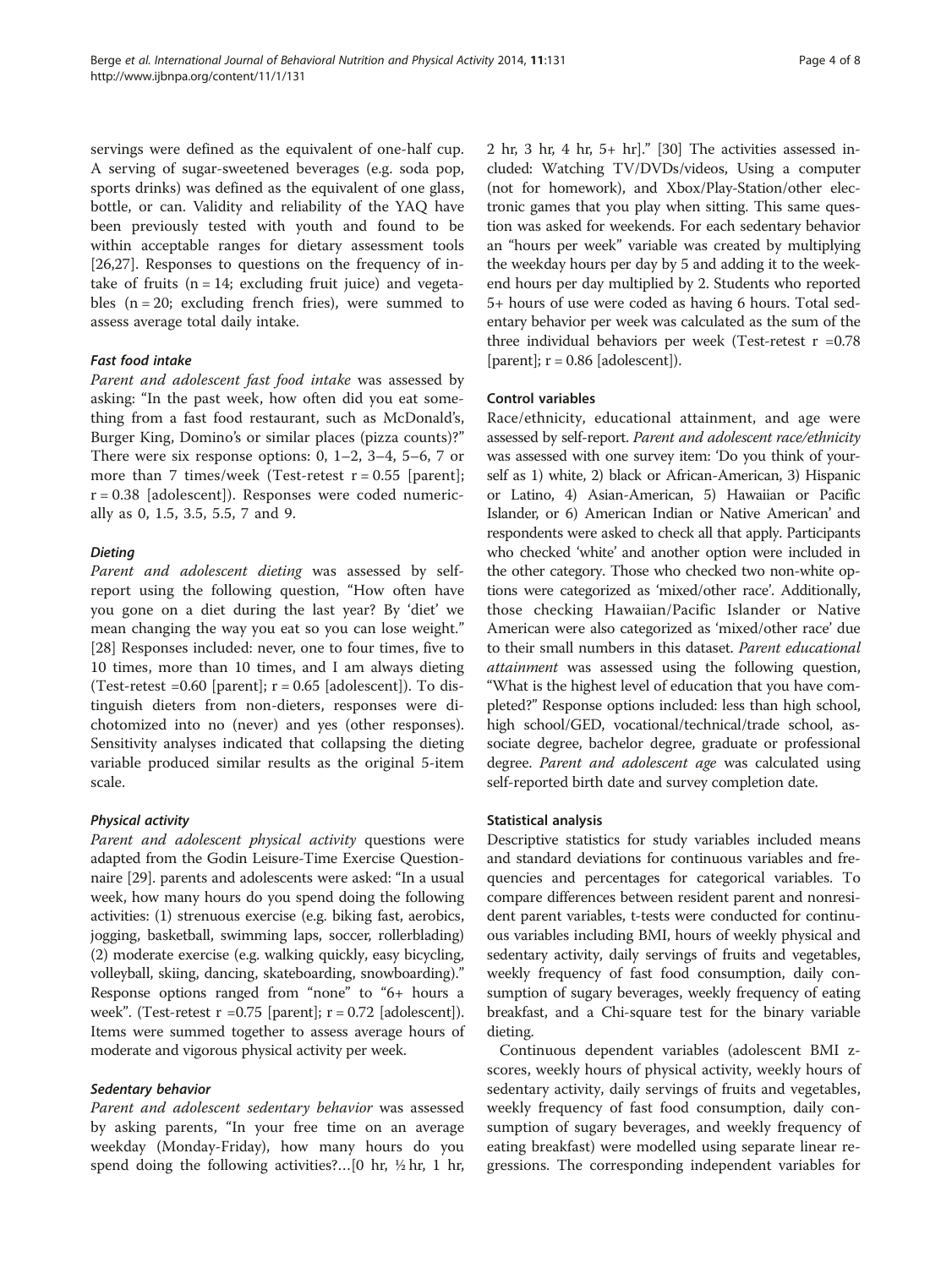both resident and nonresident parents were included in each model. Because parent BMI was measured differently from adolescent BMI (i.e., adolescent = BMI z-score), adolescent BMI z-score was estimated for a 1-unit change in parent BMI (kg/m<sup>2</sup>). Adolescent dieting, a dichotomous variable, was modeled using logistic regression with the corresponding dieting variables of both resident and nonresident parents. Adjusted probabilities of adolescent dieting were computed from the logistic regression for each level of dieting (yes/no) for both resident and nonresident parents. These adjusted probabilities were used to calculate risk differences and corresponding standard errors were estimated by Taylor-series expansion. F-tests were used to compare differences between resident and nonresident parent regression coefficients of independent variables.

To determine if there were differences in effects between the resident and nonresident parents' independent variables and adolescent gender, tests of interactions were conducted by including interaction terms in all models. Statistically significant differences by adolescent gender were not found for both resident and nonresident independent variables, and main effects are reported only. All final models were adjusted for adolescent gender and race/ethnicity and resident and non-resident parent gender and educational attainment.

# Results

Descriptive results showed that nonresident and resident parents engaged in similar amounts of healthful and unhealthful behaviors including: weekly hours of sedentary behavior, fruit and vegetable intake, sugar-sweetened beverage intake, frequency of eating breakfast, and the proportion of parents engaging in dieting behaviors (Table 2). In addition, resident and nonresident parents had similar BMI values. The only health behavior for which resident and nonresident parents significantly differed was fast food intake, with nonresident parents consuming significantly

more fast food per week (p =0.002; Table 2). Additionally, nonresident parents' physical activity levels (5.5 hours/ week) were slightly higher than resident parents' physical activity levels, although this finding was marginally significant (4.6 hours/week;  $p = 0.052$ ).

# Associations between resident and nonresident parents' weight and weight-related behaviors and adolescents' weight and weight-related behaviors

Both resident and nonresident parents' BMI were associated with adolescents' BMI z-score ( $p < 0.001$ ; Table [3](#page-5-0)). Additionally, resident parents' sugar-sweetened beverage consumption was associated with adolescent sugarsweetened beverage consumption  $(p = 0.001)$ . Furthermore, resident parents' fruit and vegetable intake was associated with adolescent fruit and vegetable intake  $(p = 0.048)$ . However, resident parents' fast food consumption, breakfast frequency, physical activity, sedentary behavior and dieting were not significantly associated with adolescents' same behaviors.

Nonresident parents' physical activity was marginally associated with adolescent physical activity ( $p = 0.067$ ). However, nonresident parents' fruit and vegetable intake, sugar-sweetened beverage consumption, breakfast frequency, fast food intake, sedentary behavior, and dieting were not significantly associated with adolescents' same behaviors.

Although there were significant associations between resident parents' weight, sugar-sweetened beverage consumption, and fruit and vegetable intake and adolescents' weight, sugar-sweetened beverage consumption and fruit and vegetable intake, these associations did not significantly differ between resident and nonresident parents. For example, the beta estimate of 0.33 representing the association between resident parent's sugar-sweetened beverage consumption and adolescent's sugar-sweetened beverage consumption was not significantly different from the beta estimate of 0.04 representing the association

|                       |  | Table 2 Paired t-test and chi-squared comparisons between resident and nonresident parents' BMI, physical activity |
|-----------------------|--|--------------------------------------------------------------------------------------------------------------------|
| and eating behaviors* |  |                                                                                                                    |

|                                    | $N^{\ast\ast}$ | <b>Resident parent</b> | Non-resident parent | p-value |
|------------------------------------|----------------|------------------------|---------------------|---------|
| <b>BMI</b> $\frac{kg}{(m^2)}$      | 185            | 27.3 (26.5, 28.1)***   | 27.7 (27.0, 28.5)   | 0.39    |
| Physical activity (hrs/wk)         | 198            | $4.6$ $(4.0, 5.2)$     | 5.5(4.8, 6.1)       | 0.05    |
| Sedentary activity (hrs/wk)        | 197            | 15.4 (13.8, 17.0)      | 16.3 (14.8, 17.7)   | 0.31    |
| Fruits & Vegetables (servings/day) | 199            | 3.5(3.2, 3.8)          | $3.2$ (2.9, 3.5)    | 0.19    |
| Fast food consumption (# times/wk) | 200            | 1.5(1.3, 1.7)          | 2.0(1.7, 2.2)       | 0.00    |
| Sugary beverages (#/day)           | 200            | $0.6$ $(0.5, 0.7)$     | 0.7(0.6, 0.8)       | 0.10    |
| Breakfast (#/wk)                   | 199            | 4.4(4.0, 4.8)          | $4.0$ $(3.7, 4.4)$  | 0.11    |
| Dieting (Proportion)               | 198            | 0.5(0.4, 0.5)          | 0.4(0.4, 0.5)       | 0.14    |

\*Resident parent = lives with child ≥50% of the time; Nonresident parent = lives with child <50% of the time

\*\*N represents total in paired t-test comparisons.

\*\*\*Values presented as Mean (95% CI); Bolded p-value represent statistically significant difference between resident and nonresident parent's behavior at p < 0.05.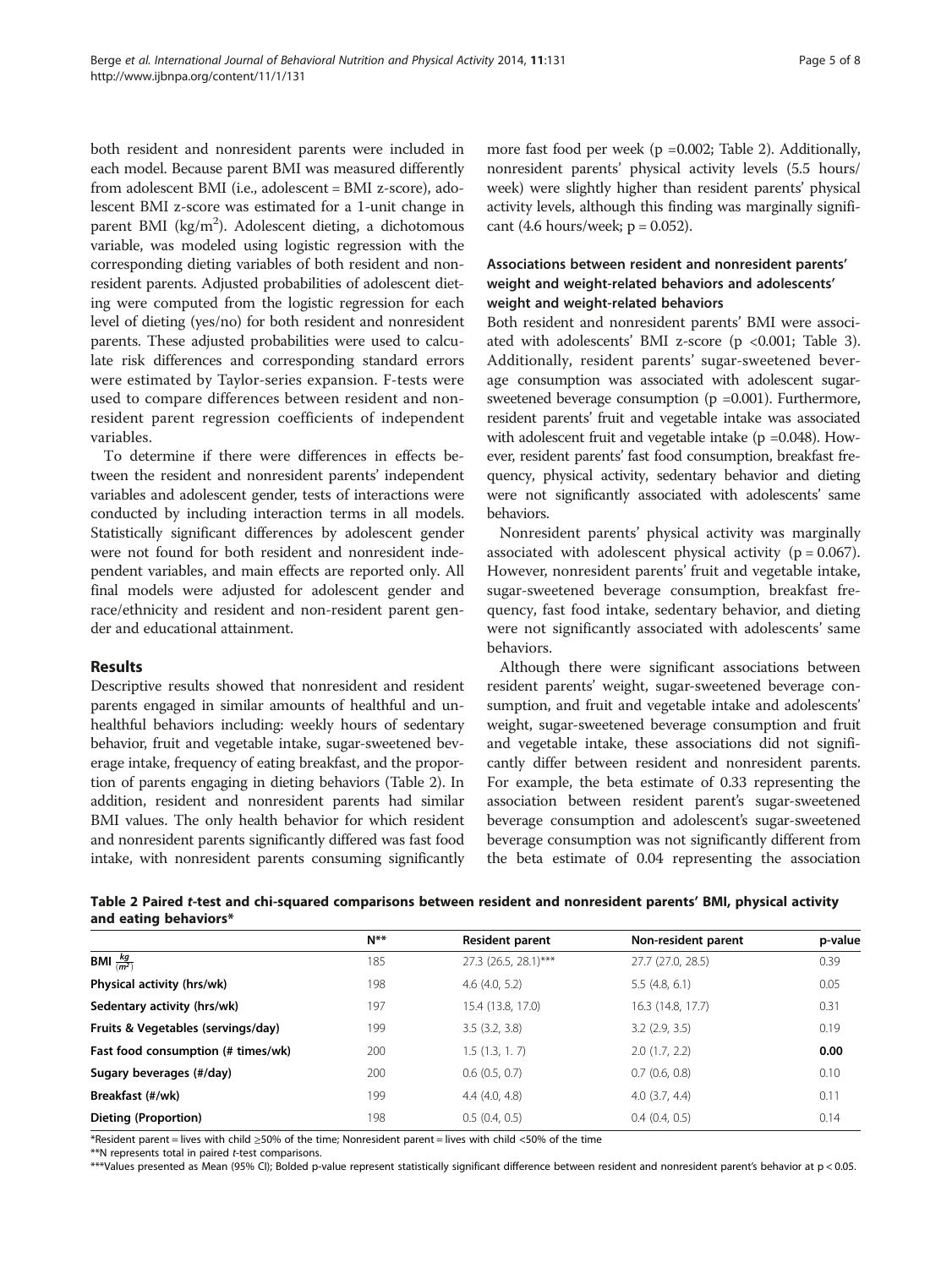|                                    | $N***$ | Resident parent*****               | Non-resident parent                |  |
|------------------------------------|--------|------------------------------------|------------------------------------|--|
| BMI (z-score)                      | 185    | 0.04 $(0.02, 0.07)^{A****}$        | $0.06$ (0.04, 0.09) <sup>A</sup>   |  |
| Physical activity (hrs/wk)         | 198    | $0.11$ (-0.06, 0.27) <sup>A</sup>  | $0.13$ (-0.01, 0.27) <sup>A</sup>  |  |
| Sedentary activity (hrs/wk)        | 197    | $-0.13$ (-0.48, 0.22) <sup>A</sup> | $0.01$ (-0.36, 0.38) <sup>A</sup>  |  |
| Fruits & Vegetables (servings/day) | 188    | $0.14$ (0.00, 0.29) <sup>A</sup>   | $0.06$ (-0.09, 0.21) <sup>A</sup>  |  |
| Fast food consumption (# times/wk) | 199    | $0.05$ (-0.10, 0.20) <sup>A</sup>  | $-0.01$ $(-0.13, 0.11)^{A}$        |  |
| Sugary beverages (#/day)           | 191    | $0.33$ (0.13, 0.54) <sup>A</sup>   | $0.04$ (-0.16, 0.24) <sup>A</sup>  |  |
| Breakfast (#/wk)                   | 199    | $0.09$ (-0.07, 0.24) <sup>A</sup>  | $0.02$ (-0.13, 0.17) <sup>A</sup>  |  |
| Dieting (Risk difference)          | 197    | $0.02$ (-0.12, 0.15) <sup>A</sup>  | $-0.02$ (-0.16, 0.12) <sup>A</sup> |  |
|                                    |        |                                    |                                    |  |

<span id="page-5-0"></span>Table 3 Association between adolescent BMI percentile, physical activity and eating behaviors and resident\* and nonresident parents' BMI, physical activity and eating behaviors\*\*

\*Resident parent = lives with child ≥50% of the time; Nonresident parent = lives with child <50% of the time

\*\*Models adjusted for child's gender, race/ethnicity, and resident and non-resident parent's gender and educational attainment.

\*\*\*N represents total in final model without missing information on outcome, exposure, and confounders.

\*\*\*\*Values presented as β (95% CI) = expected change in means for continuous variables and proportions for dieting of the adolescent for a 1 unit increase in parents' variable and 95% confidence interval; bolded if p < 0.05.

\*\*\*\*\*Coefficients not sharing a letter are statistically significant at  $\alpha = 0.05$ .

between nonresident parent's sugar-sweetened beverage consumption and adolescent's sugar-sweetened beverage consumption.

### **Discussion**

Results from the current study both reinforce findings from previous studies and expand findings from prior research. The finding that both resident and nonresident parents' BMI were significantly associated with adolescents' BMI z-score corroborates previous research [[31](#page-7-0)-[33](#page-7-0)] that lends support to the hypothesis that weight status and obesity are correlated within family, due to both genetic and environmental factors.

Additionally, the findings that resident parents' fruit and vegetable intake and sugar-sweetened beverage consumption (but not other weight-related behaviors such as fast food intake, breakfast frequency, dieting, physical activity and sedentary behavior) were associated with similar behaviors in their adolescent children both corroborate and expand upon earlier findings regarding primary caregiver's influence on adolescents' weight-related behaviors [[4,](#page-6-0)[34](#page-7-0)]. Specifically, previous studies have found mixed results regarding associations between primary parents' modeling of fast food consumption, fruit and vegetable intake, sugar-sweetened beverage consumption, dieting behaviors, physical activity and sedentary behaviors and adolescents' same behaviors [\[33,35-38\]](#page-7-0). The current study expands previous research suggesting that resident parents', but not nonresident parents', fruit and vegetable intake and sugarsweetened beverage consumption, may influence adolescents' likelihood of engaging in the same behaviors. One potential implication of these findings, although results are not consistent across all adolescent weight-related behaviors, is that interventions may be able to solely target resident parents' fruit and vegetable intake and sugarsweetened beverage consumption in order to influence adolescents' engaging in these key behaviors that have been strongly linked to obesity, weight gain (sugar-sweetened beverage intake) [\[39\]](#page-7-0) or weight loss/maintenance overtime (fruit and vegetable intake) [\[28](#page-7-0)]. For example, adolescent obesity prevention interventions may want to focus on emphasizing resident parent modeling of healthful eating behaviors and parenting practices, above and beyond nonresident parent eating behaviors.

Additionally, nonresident parent's physical activity was marginally associated with adolescent's physical activity and thus may be a potential influence on adolescents engaging in physical activity themselves. This is an interesting finding that needs to be replicated in future research, due to the marginal significance of the finding. It may be important to consider intervening on resident parent's influence on adolescent's dietary intake and nonresident parent's influence on adolescent's physical activity in adolescent obesity interventions. One potential hypothesis for this finding is that when children visit their nonresident parent they may spend more time being active together, thus providing an opportunity for the nonresident parent to model physical activity and in turn, increase the likelihood that the adolescent will be more physically active overall. Future research is needed to understand this finding, such as qualitative research that can explore reasons why this association may exist.

Study strengths and limitations should be taken into account when interpreting the study findings. The current study had several strengths. This analysis was connected to a data set that includes a large, diverse, populationbased sample with a high response rate, allowing for more confidence in generalization of findings to similar populations. In addition, independent reports were collected from resident parents, nonresident parents and adolescent themselves, which is not commonly done. Furthermore, several weight-related behaviors were measured (e.g., fruit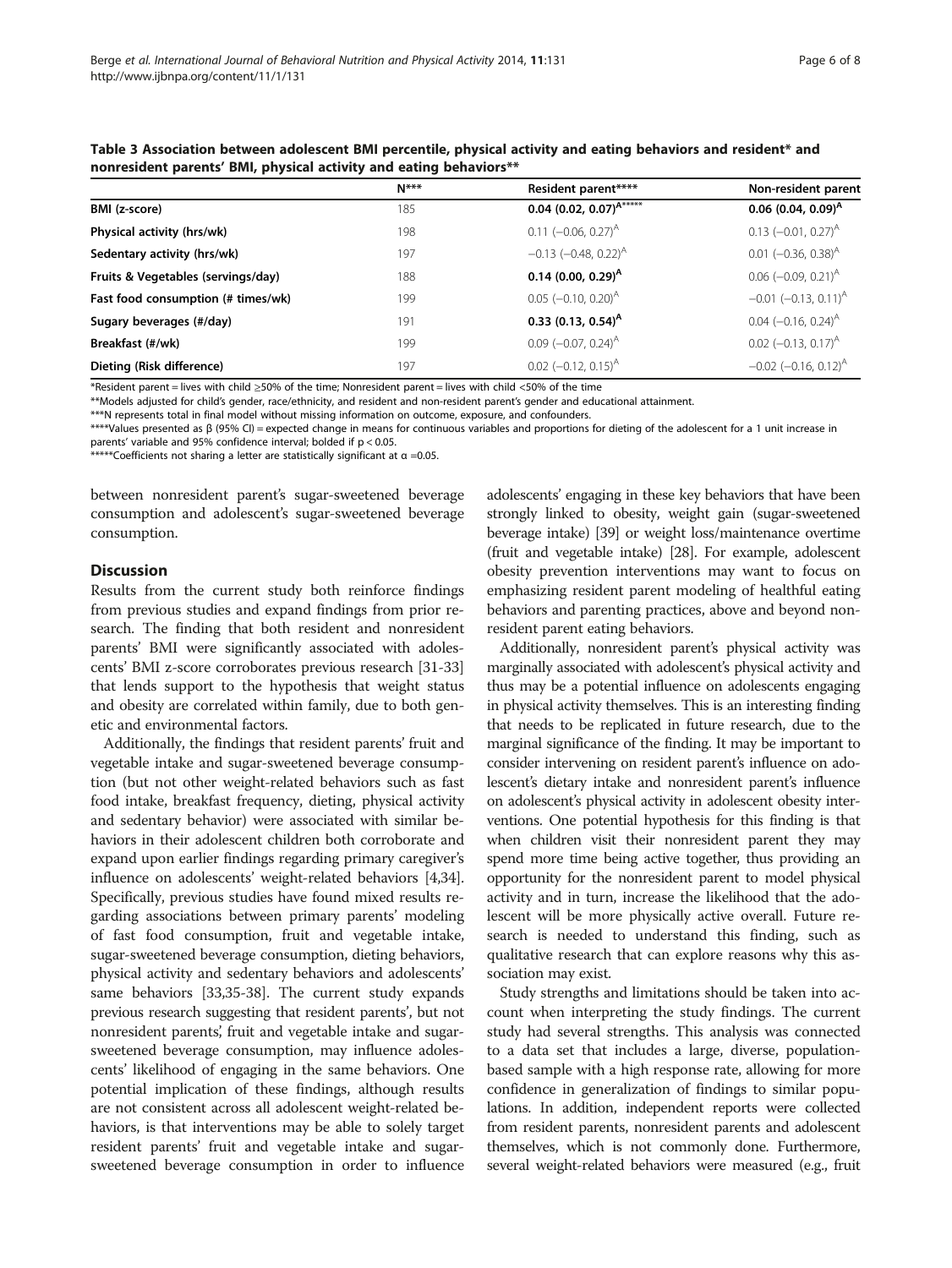<span id="page-6-0"></span>and vegetable intake, breakfast frequency, sugar-sweetened beverage intake, fast food consumption, physical activity, sedentary behavior, dieting) and adjustments were made for possible third variable confounding of results (age, parent education, race/ethnicity, parent BMI). Although information was collected on a large number of adolescents, the number of adolescents in the current study was limited to much smaller subset of the overall population. This reduced size resulted in larger standard errors and less precise associations. Furthermore, this study was cross-sectional. Because we were unable to examine longitudinal associations, we cannot establish temporality of associations. For example, it may be the case that adolescents' weight and weight-related behaviors influence parents' weight and weight-related behaviors rather than parents' being more influential. Most likely, the influence is bi-directional and it is important for future studies to use mixed-methods studies to identify parent and adolescent opinions about the bi-directional influential patterns around weight and weight-related behaviors that may be occurring in the home environment. In addition, longitudinal studies are needed to examine bi-directional influences of weight and weight-related behaviors. Furthermore, all survey measures were self-report measures and may have been prone to social desirable responses from both parent and adolescent participants.

# **Conclusions**

Resident parents' BMI, fruit and vegetable intake and sugar-sweetened beverage consumption was significantly associated with similar behaviors in their adolescent children, however only nonresident parents' BMI and physical activity (marginal) was associated with adolescents' BMI and physical activity. Thus, future research is needed to further explore the association between resident and nonresident parent weight and weight-related behaviors and adolescents' weight and weight-related behaviors. Additionally, it would be important for future research to examine resident and nonresident parental influences on younger children's weight and weight-related behaviors, who may be more dependent on their caregivers' modeling of weight and weight-related behaviors in the home environment. Furthermore, it may be useful for healthcare providers to ask adolescents about both resident and nonresident parents' eating and physical activity behaviors, how they spend time with each parent, and suit recommendations to individual adolescent-parent pair.

#### Competing interests

The authors declare that they have no competing interests.

#### Authors' contributions

All co-authors made a substantial contribution to the paper. JMB and RFM are the co-principal investigators on the grant. JMB conceptualized the paper, assisted with data analysis and interpretation, and wrote all drafts of the paper. RFM assisted with the conceptualization of the paper, the study

design and the data analysis. He also critically reviewed the paper and gave final approval of the version to be published. CM conducted the data analysis. He also critically reviewed the paper and gave final approval of the version to be published. MEE assisted with interpretation of study results, critically reviewed the manuscript, and gave final approval of the version to be published. DNS assisted in conceptualizing the paper and contributed to the design of the study. She also critically reviewed the paper and gave final approval of the version to be published. All authors read and approved the final manuscript.

#### Acknowledgements

Research is supported by grant number R03 HD074677 from the National Institute of Child Health and Human Development (CO-PI's: Berge and MacLehose), R01 HL093247 (PI: Neumark-Sztainer) and R01 HL084064 from the National Heart, Lung, and Blood Institute (PI: Neumark-Sztainer). The content is solely the responsibility of the authors and does not necessarily represent the official views of the National Heart, Lung and Blood Institute, the National Institute of Child Health and Human Development, the National Cancer Institute or the National Institutes of Health.

#### Author details

<sup>1</sup>Department of Family Medicine and Community Health, University of Minnesota Medical School, Phillips Wangensteen Building, 516 Delaware Street SE, Minneapolis, MN 55455, USA. <sup>2</sup>Division of Epidemiology and Community Health, University of Minnesota, Phillips Wangensteen Building, 516 Delaware Street SE, Minneapolis, MN 55455, USA. <sup>3</sup> Division of Adolescent Health and Medicine, University of Minnesota, Phillips Wangensteen Building, 516 Delaware Street SE, Minneapolis, MN 55455, USA.

#### Received: 22 May 2014 Accepted: 10 October 2014

#### References

- 1. Children Living Arrangements 2012. [http://www.census.gov/hhes/families/](http://www.census.gov/hhes/families/data/cps2012C.html) [data/cps2012C.html](http://www.census.gov/hhes/families/data/cps2012C.html). Accessed 12/10/13.
- 2. Stewart S, Menning C: Family structure, nonresident father involvement and adolescent eating patterns. J Adolesc Health 2009, 45:193-201.
- 3. Berge JM: A review of familial correlates of child and adolescent obesity: what has the 21st century taught us so far? Int J Adolesc Med Health 2009, 21(4):457–483.
- 4. Berge J, Wall M, Bauer K, Neumark-Sztainer D: Parenting characteristics in the home environment and adolescent overweight. Obesity 2009, 17:1-8.
- 5. Birch LL, Ventura AK: Preventing childhood obesity: what works? Int J Obes (Lond) 2009, 33(Suppl 1):S74–S81.
- 6. Berge JM, Wall M, Loth K, Neumark-Sztainer D: Parenting style as a predictor of adolescent weight and weight-related behaviors. J Adolesc Health 2010, 46(4):331-338.
- 7. Rhee KE, Lumeng JC, Appugliese DP, Kaciroti N, Bradley RH: Parenting styles and overweight status in first grade. Pediatrics 2006, 117:2047–2054.
- 8. Berge JM, Wall M, Bauer KW, Neumark-Sztainer D: Parenting characteristics in the home environment and adolescent overweight: a latent class analysis. Obesity (Silver Spring, Md) 2010, 18(4):818–825.
- 9. Berge JM, Maclehose R, Loth KA, Eisenberg M, Bucchianeri MM, Neumark-Sztainer D: Parent conversations about healthful eating and weight: associations with adolescent disordered eating behaviors. JAMA Pediatr 2013, 167(8):746–753.
- 10. Birch LL, Fisher JO: Mothers' child-feeding practices influence daughters' eating and weight. Am J Clin Nutr 2000, 71:1054-1061.
- 11. Birch LL, Fisher JO, Davison KK: Learning to overeat: maternal use of restrictive feeding practices to promote girls' eating in the absence of hunger. Am J Clin Nutr 2003, 78:215–220.
- 12. Birch LL, Davison KK: Family environmental factors influencing the developing behavioral controls of food intake and childhood overweight. Pediatr Clin North Am 2001, 48:893-907
- 13. Berge JM, Wall M, Neumark-Sztainer D, Larson N, Story M: Parenting style and family meals: cross-sectional and 5-year longitudinal associations. J Am Diet Assoc 2010, 110(7):1036–1042.
- 14. Fulkerson JA, Neumark-Sztainer D, Hannan PJ, Story M: Family meal frequency and weight status among adolescents: cross-sectional and five-year longitudinal associations. Obesity 2008, 16(11):2529–2534.